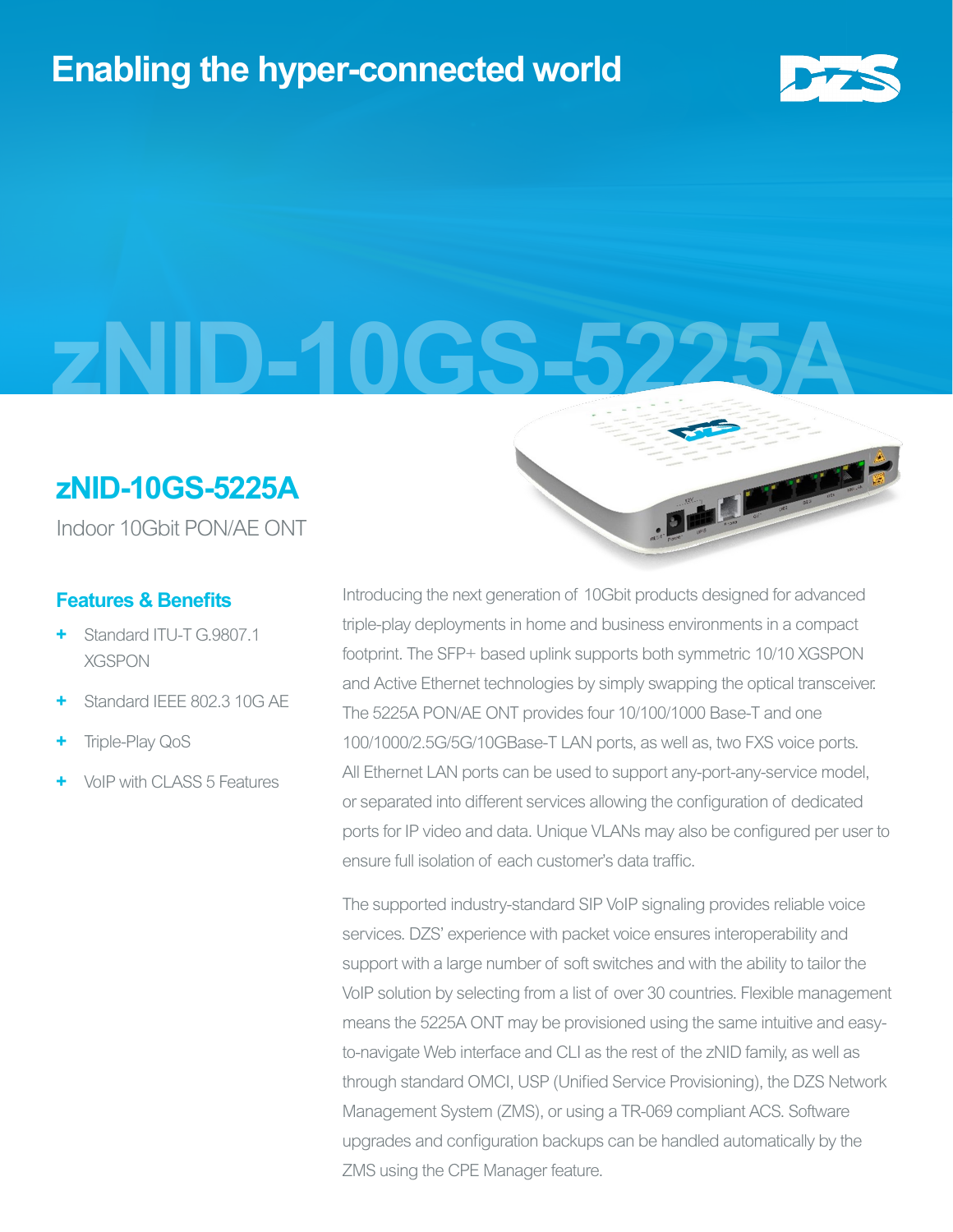## **Indoor 10Gbit PON/AE ONT**

# **zNID-10GS-5225A**

## **Features, Protocols, Interfaces, Specifications**

#### **XGSPON**

- + Fully ITU-T G.9807.1 compliant framing
- + Ranging and activation process
- + D/U 128-AES Encryption and key exchange
- + D/U FEC, RS (248, 216)
- + 32 T-CONTs per device
- + 32 GEM Ports per device
- + Support for Multicast GEM Port
- + Downstream dedicated independent queues for PLOAM and CPU packets.
- + Upstream normal queues for PLOAM and CPU packets.
- + Dying Gasp support

#### **Ethernet**

- + IEEE 802.3an 10GBase-T
- + IEEE 802.3bz 2.5G/5GBase-T
- + IEEE 802.3ab 1000Base-T
- + IEEE 802.3u 100Base-T
- + IEEE 802.3az EEE
- + IEEE 802.1p/q VLANs

#### **VLANs**

- + Per port IEEE 802.1Q VLAN ID processing
- + All VLAN IDs supported in Open Trunk Mode
- + Max of 24 VLANs per port in Filtered Trunk Mode
- + VLAN tagging/untagging
- + VLAN Stacking (QinQ)
- + VLAN Switching

#### **IP/MPLS**

- + IGMP v3 Snooping
- + VLAN support

#### **QOS**

- + Ethernet bridging/switching per IEEE 802.1d/802.1q
- + Traffic management (priority queuing)
- + QoS with support for IEEE 802.1p + DSCP VLANs (MSTP)

#### **Layer 2**

- + 802.3n flow control
- + Automatic MAC learning and aging
- + Unlimited # of MAC addresses for OMCIconfigured flows
- + Support for up to 4,096 MAC addresses for RG traffic flows
- + Broadcast storm control
- + LLDP-MED

#### **IP Routing and Firewall**

- + PPPoE
- + NAT/NAPT
- + Port forwarding
- + DHCP Server
- + DNS Server
- + UPnP

#### **IPv6**

- + IPv4 and IPv6 Dual-Stack-lite
- + Bridged Mode (transparent pass-thru of IPv6 frames)
- + IPv6 Support for BRouted, and PPPoE-Bridged VLANs
- + DHCPv6 client and server
- + Router Advertisement on LAN- side interfaces of BRouted and PPPoE-Bridged VLANs
- + SLAAC for automatic acquisition of WANside IPv6 address and Gateway
- + CLI and HTTP management via IPv6 address
- + TR-069 management via IPv6 address.

#### **Future Enhancements**

- + Netconf/YANG
- + MPLS Enhancements
- + Future Enhancements Subject to Change

#### **Regulatory Compliance**

- + EMC:
	- + FCC Part 15 Class B
	- + ICES-003 Class B
	- + EN55022 Class B
	- + EN55024

#### + Safety:

- + UL60950-1
- + CSA C22.2 No. 60950-1
- + EN60950-1
- + Environmental:
	- + RoHS

#### **Operating Requirements**

- + Operating Temperature: -5C to +50C
- + Storage Temperature: -40C to +85C
- + Relative Humidity: 5 to 95%, noncondensing